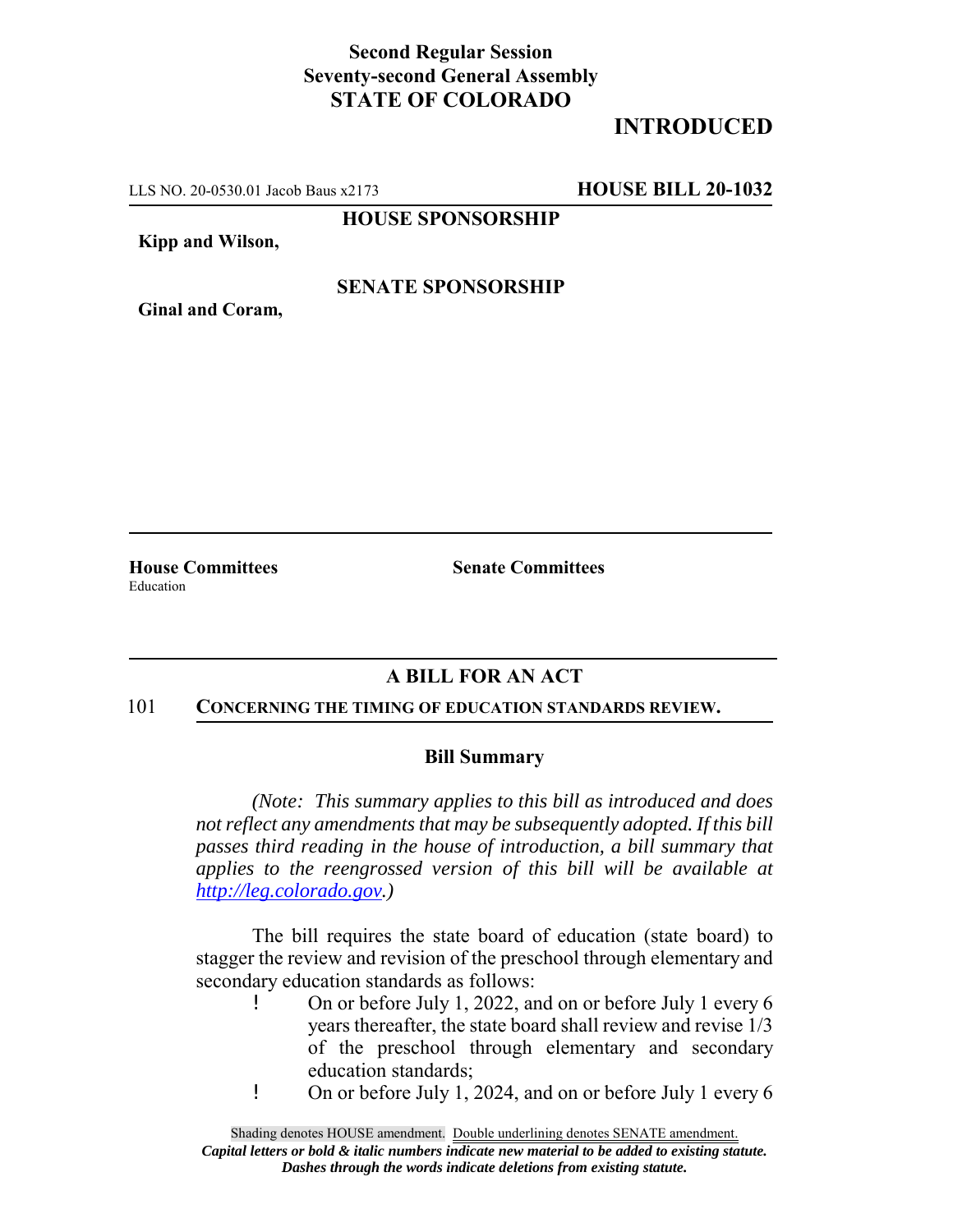years thereafter, the state board shall review and revise 1/3 of the preschool through elementary and secondary education standards; and

! On or before July 1, 2026, and on or before July 1 every 6 years thereafter, the state board shall review and revise the remaining 1/3 of the preschool through elementary and secondary education standards.

The state board shall ensure that all preschool through elementary and secondary education standards are reviewed one time every 6 years.

1 *Be it enacted by the General Assembly of the State of Colorado:*

2 **SECTION 1.** In Colorado Revised Statutes, 22-7-1005, **amend**  $3 \quad (6)$  as follows:

 **22-7-1005. Preschool through elementary and secondary education - aligned standards - adoption - revisions.** (6) (a)  $\Theta$  or before July 1, 2018, and on or before July 1 every six years thereafter PURSUANT TO SUBSECTION (6)(b) OF THIS SECTION, the state board shall review and adopt any appropriate revisions to the preschool through elementary and secondary education standards specified in this section. In adopting revisions, the state board may add or delete one or more of the specific instructional areas based on the needs of the state and changes in national and international academic expectations. In adopting revisions to the standards pursuant to this subsection (6), the state board shall ensure that the standards continue to meet the requirements specified in subsection (3) of this section. In adopting revisions to the standards related to history and civics, the state board shall take into consideration any recommendations provided by the history, culture, social contributions, and civil government in education commission established in section 22-1-104.3.

20 (b) (I) THE STATE BOARD SHALL ENSURE THAT ALL PRESCHOOL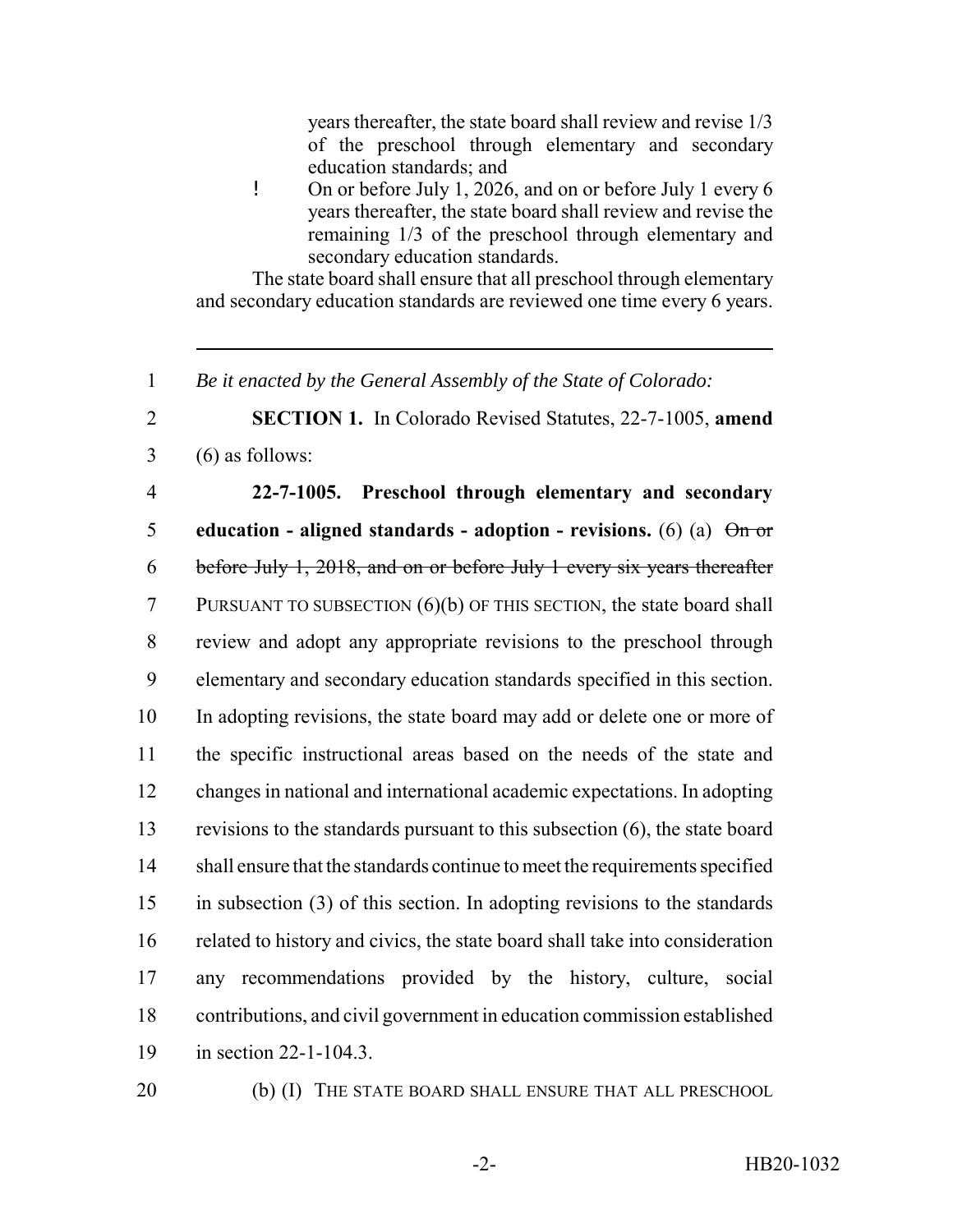THROUGH ELEMENTARY AND SECONDARY EDUCATION STANDARDS SPECIFIED IN THIS SECTION ARE REVIEWED AT LEAST, BUT NOT MORE THAN, ONCE EVERY SIX YEARS PURSUANT TO SUBSECTION (6)(b)(II) OF THIS SECTION.

 (II) (A) ON OR BEFORE JULY 1, 2022, AND ON OR BEFORE JULY 1 EVERY SIX YEARS THEREAFTER, THE STATE BOARD SHALL PERFORM THE REQUIREMENTS PURSUANT TO SUBSECTION (6)(a) OF THIS SECTION FOR ONE-THIRD OF THE PRESCHOOL THROUGH ELEMENTARY AND SECONDARY EDUCATION STANDARDS SPECIFIED IN THIS SECTION.

 (B) ON OR BEFORE JULY 1, 2024, AND ON OR BEFORE JULY 1 EVERY SIX YEARS THEREAFTER, THE STATE BOARD SHALL PERFORM THE 12 REQUIREMENTS PURSUANT TO SUBSECTION (6)(a) OF THIS SECTION FOR ONE-THIRD OF THE PRESCHOOL THROUGH ELEMENTARY AND SECONDARY EDUCATION STANDARDS SPECIFIED IN THIS SECTION.

 (C) ON OR BEFORE JULY 1,2026, AND ON OR BEFORE JULY 1 EVERY SIX YEARS THEREAFTER, THE STATE BOARD SHALL PERFORM THE REQUIREMENTS PURSUANT TO SUBSECTION (6)(a) OF THIS SECTION FOR THE REMAINING ONE-THIRD OF THE PRESCHOOL THROUGH ELEMENTARY AND SECONDARY EDUCATION STANDARDS SPECIFIED IN THIS SECTION.

 **SECTION 2. Act subject to petition - effective date.** This act takes effect at 12:01 a.m. on the day following the expiration of the ninety-day period after final adjournment of the general assembly (August 5, 2020, if adjournment sine die is on May 6, 2020); except that, if a referendum petition is filed pursuant to section 1 (3) of article V of the state constitution against this act or an item, section, or part of this act within such period, then the act, item, section, or part will not take effect unless approved by the people at the general election to be held in